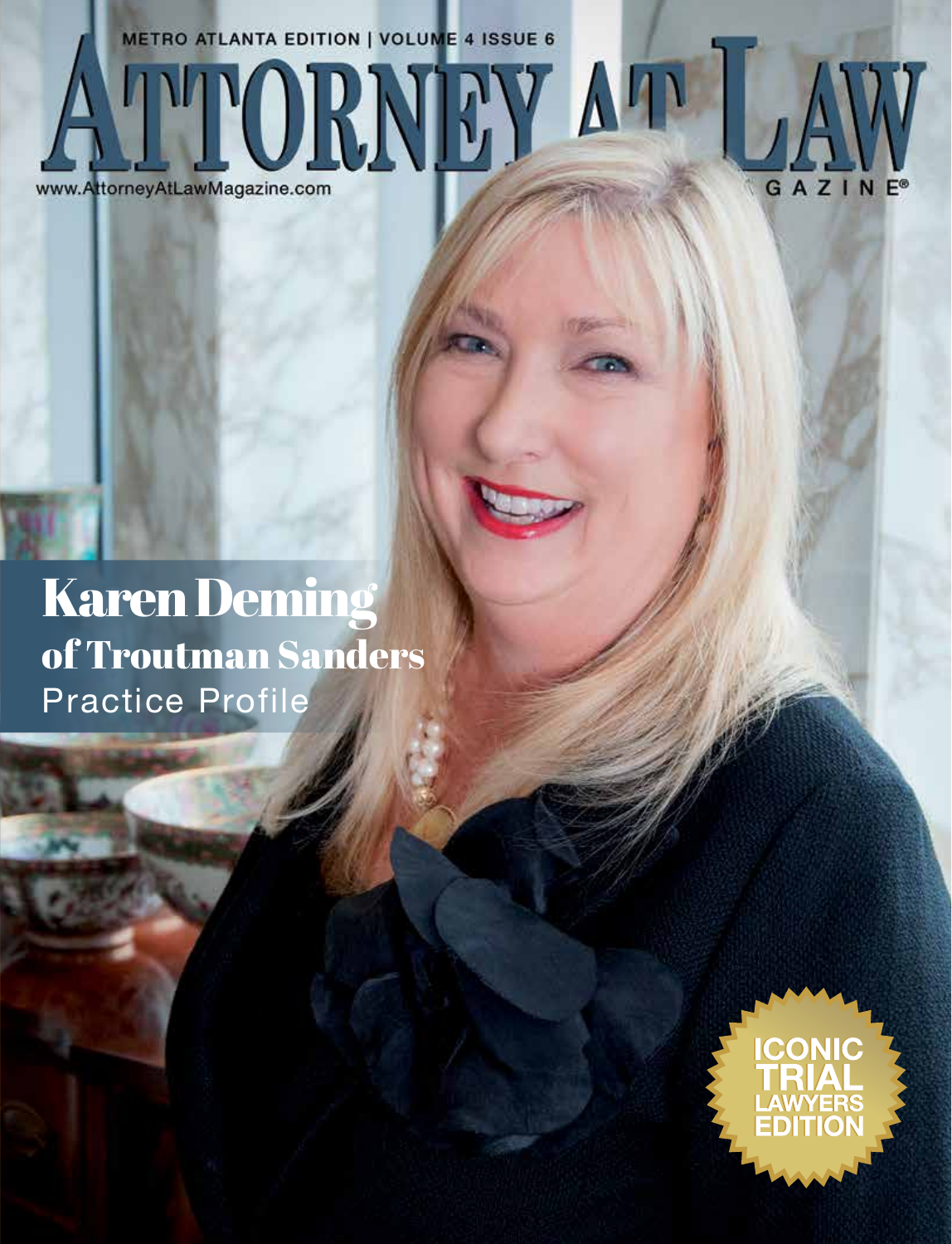

# Karen Deming

By Laura Maurice

The aren "Kay" Deming clearly re-<br>
calls her first day of work at<br>
Troutman Sanders LLP. "It was<br>
Sept. 1, 1978. Jack Dalton, who<br>
was head of the litigation section at the calls her first day of work at Troutman Sanders LLP. "It was Sept. 1, 1978. Jack Dalton, who time, always took new attorneys to lunch on their first day," she remembers. Having been a summer intern at the firm, Deming had worked on various matters with attorneys throughout the firm, including litigation matters. Despite initially believing she would never want to litigate under any circumstance, it was her work with Bob Pennington and Dan Reinhardt on personal injury cases, including medical malpractice and product liability claims, that really piqued her interest. So when offered a job at the end of the summer and asked what section she wanted to join, Deming announced that litigation was indeed what she preferred – she wanted to be a trial lawyer.

It was this choice that Dalton discussed at his first lunch with this new associate. Dalton warned her, "You may have a tough row to hoe; there are not many women lawyers who try cases." Deming recounted that

in 1978, there were no women trial attorneys that she knew, who could serve as role models. "I remember looking at Jack and saying, 'All I want is a chance."

Opportunity is defined as a set of circumstances that makes it possible to do something. Deming, a Troutman partner since 1986, credits her 37-plus years of success as a trial attorney specializing in the defense of complex product liability actions involving primarily pharmaceutical products claims, to the many opportunities that the firm and her clients have offered her.

Her achievement in this area was not a foregone conclusion, despite having written a law review article on product liability when she was still at the University of Georgia Law School. Nor was the launch of her career in product liability particularly auspicious. One Thursday, when Deming was a fourth-year associate, she was asked by Dalton to participate in a conference call with a potential, new and important pharmaceutical client, Johnson & Johnson, the following Monday.

Dalton told Deming – who had initially wanted a medical career – that the case was the first of its kind involving the product at issue, and it had to be won. Deming spent the weekend reading everything she could about the case and the product, and once on the conference call with Dalton, Pennington and the in-house attorney for Johnson & Johnson, she launched into a barrage of questions that she had prepared. The client listened, but then asked to be taken off the speaker phone.

Deming was nervous; had she been too pushy, too demanding? On the contrary, the Johnson & Johnson attorney wanted her to work on that case, as well as other cases pending in several Southeastern states. She was relieved, but she knew her work was cut out for her.

"We ultimately tried that first case the year I was up for partner. It was tried in front of a federal judge rather than to a jury in order to get an earlier trial date. Unfortunately, he entered a \$5 million judgment against us. While we lost that case, I still made partner! But even more importantly,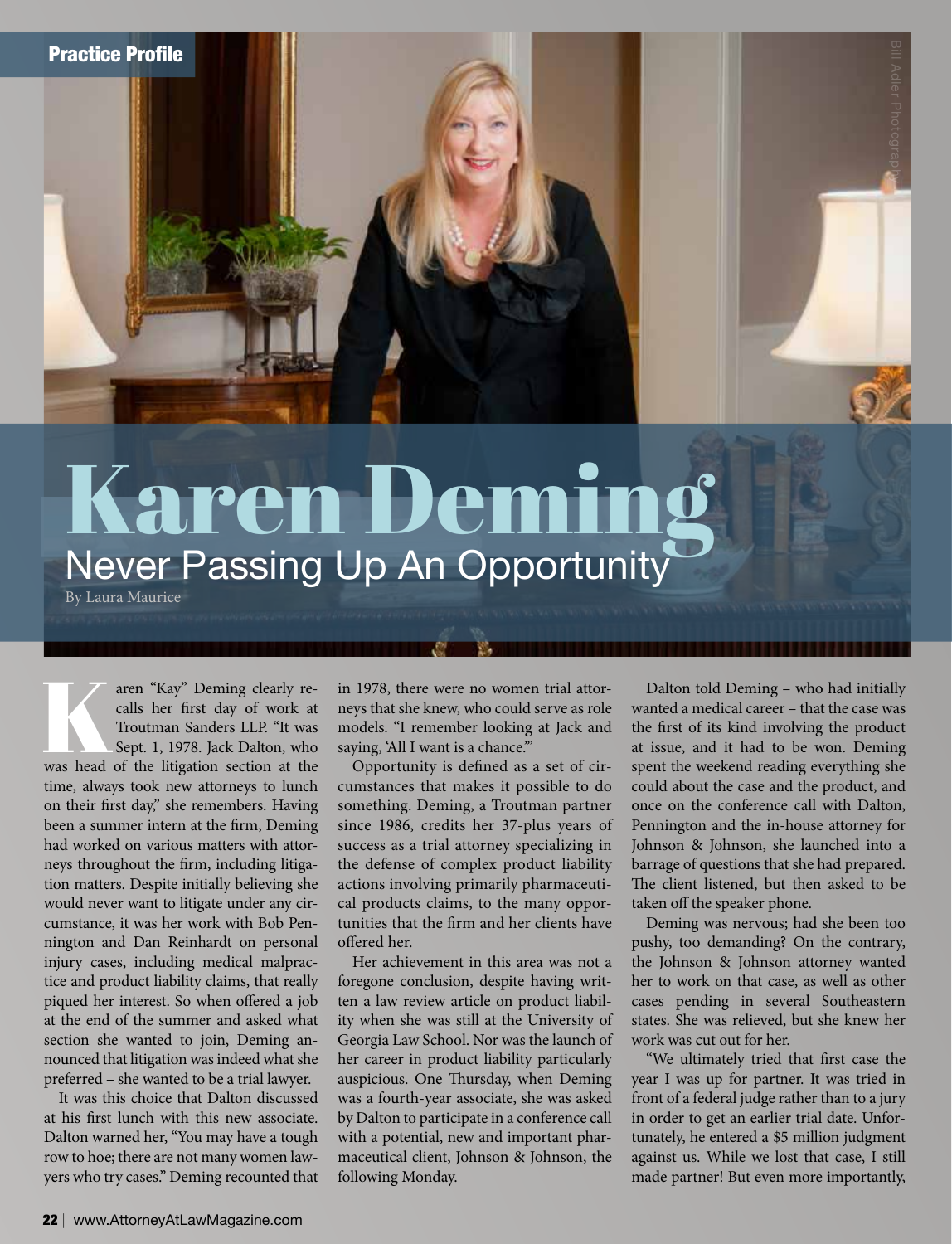Johnson & Johnson is still a valued and loyal client 30 years later," she says.

In fact, Johnson & Johnson became one of Troutman Sanders' largest clients at the time. And that representation turned out to be a boon to Deming's career. The loss of that case though was devastating to the then-young associate. The case gained national attention, with some experts in the field criticizing the result suggesting that the court's ruling had the potential to set epidemiology back years. Remarkably, experts from institutions like the National Institute of Health called Deming offering to file amicus briefs on appeal in support of Johnson & Johnson. Deming knew that the medicine and science had been on her side, so she could only feel that the loss was the result of something she failed to do. "I thought I'd lost it – that the result was my fault. But the firm's support was unbelievable. They had given me the opportunity to have senior responsibility on a big case, and they didn't desert me when the chips were down."

In addition to opportunity, loyalty is another word that keeps cropping up in conversations with Deming. Loyalty to her clients has been crucial to her success, and as a result, many of her clients have been loyal to her and the firm. "When you give all you can give to the client, most clients are loyal in return." After that verdict, Deming learned an important lesson. "My dad had always told me that there was nothing I couldn't have or do if I worked hard enough. This was the first time in my life that I worked as hard as possible and had given it everything I had, but still, in my view, failed. Yet, neither the firm nor the client second guessed me. Instead they encouraged me to keep plugging, reassuring me that 'if I wasn't a good lawyer, I wouldn't have been working on a big case,' and this was a big case."

Thereafter, the firm supported Deming in every way to develop this area of practice because she truly enjoyed the work. So, for

They had given me the opportunity to have senior responsibility on a big case, and they didn't desert me when the chips were down."

example, when she asked them to send her to courses (to learn more about science and medicine and product liability law), they supported her. "That support allowed me to work with attorneys throughout the country, and as a result, I developed a network of colleagues, many of whom have become dear and valued friends. That has been one of the great blessings of my career."

Although Deming never planned out her life as she was growing up in Valdosta, Georgia, she did know that she wanted to be a part of the larger world. "I love Valdosta, but I knew there was a world beyond." People were shocked when she decided she wanted to become a lawyer. "I was raised in an environment and with parents who insisted that I always be a Southern 'lady,' no matter what. But in this new world I had entered, I had to be tough; I couldn't be shy about strongly and forcefully asserting my client's case when necessary, and not infrequently going toe-totoe with some adversaries. And to do that didn't always meet my parents' definition of being a 'Southern lady.'"

 After earning her undergraduate degree at Valdosta State College and realizing that her difficulty with chemistry might deter her medical path, she started thinking of what would challenge her intellectually, but yet provide a means of income. "I didn't even think of law school at first. I had no lawyers in my family. My mother was a banker and my father worked for R.J. Reynolds. But they always encouraged me and pushed me to exceed even my own expectations and comfort level."

In fact, although Deming says there have been a number of people in her life who have inspired her, she points first to her father. "Sometimes I wanted to wring his neck because of his relentless demands that I work harder. He didn't want me to settle for what he perceived as less, when I was capable of doing more." When she received her first "excellent" grade in first grade, her father knew she was capable, so anything less was unacceptable. "Dad instilled in me a work ethic to do my best; to give everything 150 percent. If you do that, then no one can expect more and you can go to sleep knowing you did the best you could. This has followed me throughout life, and now that work ethic is something I try to explain and instill in younger lawyers who work with me. I can't help but believe that that work ethic has been critical to client development throughout my career."

Getting through the first year of law school, however, was a challenge. "In the first year, it seems as though they try to tear you down so that they can build you back as a lawyer. Even before the end of the first quarter, I'd had enough," says the first woman elected to Troutman Sanders' executive committee. She wanted to quit. She even spoke to the registrar about withdrawing, but he encouraged her to just stick with it through the first exams. Deming passed those exams, remained in school, and ultimately graduated among the top of her class.

If asked, she would encourage young adults contemplating their career paths to go to law school, to get a law degree. Deming urges that one need not be "wedded to the practice of law. It doesn't mean you have to go to a law firm or actually practice law; there are so many options for a fulfill-